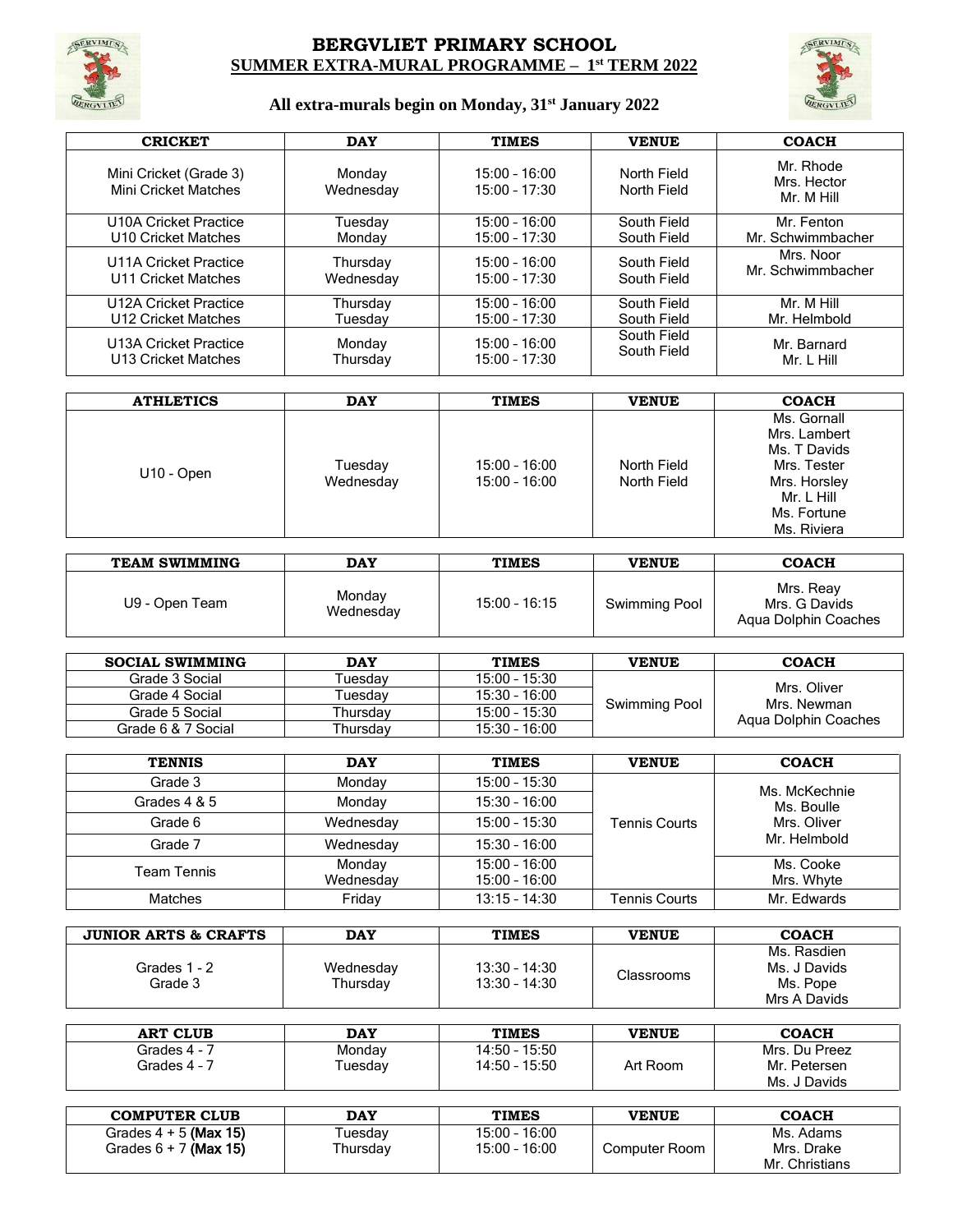| <b>CHESS</b>                                   | <b>DAY</b>          | <b>TIMES</b>                       | <b>VENUE</b>              | <b>COACH</b>                               |
|------------------------------------------------|---------------------|------------------------------------|---------------------------|--------------------------------------------|
| Grades 4 - 7 Practice<br>Grades 1 - 3 Practice | Thursday<br>Tuesdav | $15:00 - 16:00$<br>$15:00 - 16:00$ | Mrs. Brigg's<br>Classroom | Mr. Edwards<br>Mr. Schutte<br>Ms. J Davids |

| <b>POETRY &amp; DRAMA CLUB</b> | <b>DAY</b> | <b>TIMES</b>    | <b>VENUE</b> | <b>COACH</b>  |
|--------------------------------|------------|-----------------|--------------|---------------|
| Grades 4 - 7                   | Wednesday  | $07:15 - 07:45$ |              | Mr. Edwards   |
| Grades 4 - 7                   | Friday     | By arrangement  | Hall         | Mrs. Reynolds |

| <b>CREATIVE WRITING CLUB</b> | <b>DAY</b> | <b>TIMES</b>     | <b>VENUE</b>            | <b>COACH</b> |
|------------------------------|------------|------------------|-------------------------|--------------|
| by invitation<br>Grades 4 -  | Wednesday  | 15:50<br>14:50 - | Mrs Hughes<br>Classroom | Mrs. Hughes  |

| <b>SENIOR</b>                                           | <b>DAY</b>                    | <b>TIMES</b>                                          | <b>VENUE</b> | <b>CHOIR TEACHERS</b>      |
|---------------------------------------------------------|-------------------------------|-------------------------------------------------------|--------------|----------------------------|
| Grade 1 choir<br>Grade 2 & 3 choir<br>Grade 4 - 7 choir | Tuesday<br>Thursday<br>Friday | $13:15 - 13:40$<br>$13:15 - 13:40$<br>$13:00 - 14:00$ | Hall         | Mrs. Gordon<br>Mr.Thuynsma |

| <b>MUSIC</b> | <b>DAY</b>        | <b>TIMES</b>   | <b>VENUE</b> | <b>COACH</b>   |
|--------------|-------------------|----------------|--------------|----------------|
| Guitar Club  | B٧<br>arrangement | By arrangement | Music Centre | Mr. Oosthuizen |

| <b>EXTRA MATHS LESSONS</b> | <b>DAY</b> | <b>TIMES</b>    | <b>VENUE</b> | <b>COACH</b>  |
|----------------------------|------------|-----------------|--------------|---------------|
| Grade 4                    | Wednesdav  | $14:50 - 15:50$ | Classroom    | Ms. Ashton    |
| Grade 5                    | Wednesdav  | $14:45 - 15:45$ | Classroom    | Mrs. Revnolds |
| Grade 6                    | Thursdav   | $14:45 - 15:30$ | Classroom    | Mrs. Noor     |
| Grade 7 (Remedial)         | Monday     | $14:45 - 15:30$ | Classroom    | Mrs. Esau     |
| Grade 7 (Support)          | Wednesdav  | $14:45 - 15:30$ |              |               |

| <b>EXTRA AFRIKAANS:</b> | <b>DAY</b> | <b>TIMES</b>    | <b>VENUE</b> | <b>COACH</b> |
|-------------------------|------------|-----------------|--------------|--------------|
| Grade 4                 | Thursdav   | 14:45 - 15:30   | Classroom    | Mrs. Gornall |
| Grade 7                 | Mondav     | 14:45 - 15:30   | Classroom    | Mr. B Hill   |
| Grade 5                 | Tuesdav    | $14:45 - 15:45$ | Classroom    | Mrs. Vilioen |
| Grade 6                 | Mondav     | 14:45 - 15:45   | Classroom    | Mrs. Viljoen |

| <b>I IMBD A CV</b> | <b>DAY</b> | <b>TIMES</b>       | <b>VENUE</b> | CO 8 CU<br>ם אי |
|--------------------|------------|--------------------|--------------|-----------------|
| firade J           | uesdav     | 15:30<br><b>Tw</b> | ∵lassroom    | Ms<br>'\SNtOF   |

| <b>HOMEWORK CLASS</b> | <b>DAY</b> | <b>TIMES</b> | <b>VENUE</b> | <b>COACH</b> |
|-----------------------|------------|--------------|--------------|--------------|
| Grades 4 - 7          | Mondav     | 14:50 -      | Classroom    | Mrs.         |
| 7 by invitation       | Wednesday  | $-15:50$     |              | Leech        |

| <b>ECO CLUB</b>            | <b>DAY</b>            | <b>TIMES</b>  | <b>VENUE</b> | <b>COACH</b>                     |
|----------------------------|-----------------------|---------------|--------------|----------------------------------|
| Grades 4 - 7 by invitation | Wednesdav<br>Thursday | 14:50 - 15:50 | Classroom    | Mrs. Wentzel<br>Mrs. van Niekerk |
|                            |                       |               |              | Mr. Schutte                      |

| <b>DANCE</b>               | <b>DAY</b> | <b>TIMES</b>    | <b>VENUE</b> | <b>COACH</b>                    |
|----------------------------|------------|-----------------|--------------|---------------------------------|
| Grades 4 - 7 by invitation | Fridav     | $13:30 - 14:30$ | Hall         | Mr. Schwimmbacher<br>Ms. Sherry |

| <b>XHOSA CLUB</b> | <b>DAY</b> | <b>TIMES</b>  | <b>VENUE</b>             | <b>COACH</b> |
|-------------------|------------|---------------|--------------------------|--------------|
| Grades 4 -        | Wednesday  | 15:00 - 16:00 | Mrs. Drakes<br>Classroom | Mr. Hill     |